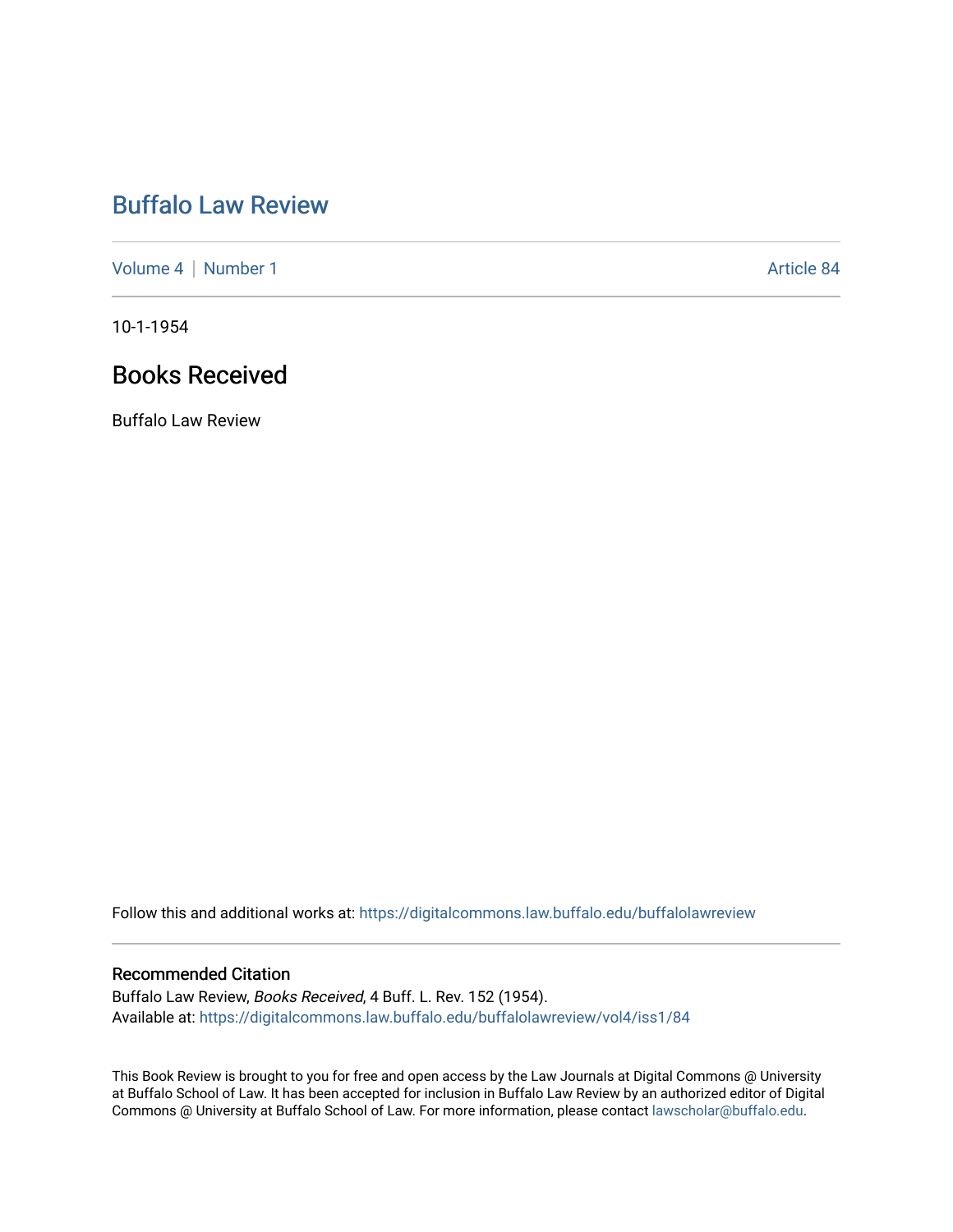- **ASSAULTS ON** THE **CONSTITUTION. By** Col. Robert R. McCormick. Chicago: Chicago Tribune Co., 1954. **Pp. 53. \$1.00.**
- **BiLL OF RIGHTS** READER. **By** Milton R. Knovitz. Ithaca, **N.** Y.: Cornell University Press. 1954. **Pp. 591. \$6.50.**
- BRAnx DOWN THE WALLS. **By** John B. Martin. New York: Ballantine Books. 1954. **Pp. 310. \$3.50.**
- COLLECrIVE BARGAINING IN THE **RAILROAD** INDUSTRY. **By** Jacob **J.** Kaufman. New York: King's Crown Press. 1954. **Pp.** 345. **\$3.75.**
- CONTEMPORARY SOCIAL REFORM MOVEMENTS. **Ed. by** John **E.** Nordskog. New York: Scribner's Sons. 1954. **Pp. 560. \$6.00.**
- CONTRACTS, **CASES AND** TEXT. **By** George L. Clark. Indianapolis, **Ind.:** Bobbs-Merrill Co. 1954. **Pp. 770. \$9.00.**
- EDUCATION OF AN AMERICAN LmERAL. **By** Lucille Milner. New York: Horizon Press. 1954. **Pp. 318. \$3.95.**
- **FEDERAL** ANTITRUST LAWS, **1953.** Ann Arbor, Mich.: University of Michigan. 1954. **Pp.** 334. **\$7.00.**
- **FEm.L** CONTROL **OF** PuBLic EDUCATION. **By** Dawson Hales. New York: Bureau of Publications, Teachers College. 1954. **Pp. 157. \$3.75.**
- **FEDEaAL-STATE-LOCAL TAx** CoRELATION. Princeton, **N. J.:** Tax Institute. 1954. **Pp.** 256. **\$5.00.**
- **FREEDOM,** LOYALTY **AND** DISSENT. **By** Henry Steele Commager. New York: Oxford University Press. 1954. **Pp.** 164. **\$2.50.**
- **FREEDoM** OF COMMUNICATION. **Ed. by** William Dix and Paul Bixler. Chicago: American Library Association. 1954. **Pp.** 149. **\$4.00.**
- **GREATEST** CRIMES **OF** THE CENTURY. **By A.** W. Pezet and Bradford Chambers. New York: Stravon Publishers. 1954. **Pp. 129.** \$2.00.
- GUIDEBOOK TO FEDERAL ESTATE AND GIFT TAXES. Chicago: Commerce Clearing House. **1953. Pp. 128.** \$2.00.
- **HA** MILTON, **MADISON AND** JAY **ON** THE CONSTITUTION. **Ed. by** Ralph H. Gabriel. New York: Liberal Arts Press. 1954. **Pp.** 249. **\$2.25.**
- HATRED, RIDICULE OR CONTEMPT. **By** Joseph Dean. New York: Macmillan Co. 1954. **Pp. 271. \$3.75.**
- How TO COMPLY WITH THE ANT-TRUST LAWS. **Ed. by** Jerrold **G.** Van Cise and Charles W. Dunn. Chicago: Commerce Clearing House. 1954. **Pp.** 414. **\$7.50.**
- How TO **WIN LAWSUITS** BEFORE JURIEs. **By** Lewis W. Lake. New York: Prentice-Hall. 1954. **Pp. 315. \$5.65.**
- I **PROTEST. By** Bishop **G.** Bromley Oxnam. New York: Harper **&** Bros. 1954. **Pp. 186. \$2.50.**
- INTRODUCTION TO **CIVIL** PROCEDURE. **By** Alison Reppy. Buffalo, **N.** Y.: Dennis **&** Co. 1954. Pp. **860. \$8.50.**
- INTRODUCTION TO **THE** PHILOSOPHY OF LAW. By Roscoe Pound. New Haven, Conn.: Yale University Press. 1954. **Pp.** 604. **\$3.50.**
- LABOR **LAW. By** Sidney **C.** Sufrin and Robert **C.** Sedgwick. New York: Crowell Co. 1954. **Pp.** 604. **\$3.95.**
- **LAw WRITERS AND** THE **COURTS. By** Clyde **E.** Jacobs. Berkeley, **Cal.:** University of California Press. 1954. **Pp. 233. \$3.50.**
- MILITARY **TRIBUNALS AND** INTERNATIONAL CRIMES. **By** John **A.** Appleman. Indianapolis, Ind.: Bobbs-Merrill Co. 1954. **Pp.** 421. **\$8.00.**
- MODERN **BUSINESS LAW. By** Abraham L. Lavine. New York: Prentice-Hall. 1954. **Pp.** 984. **\$9.00.**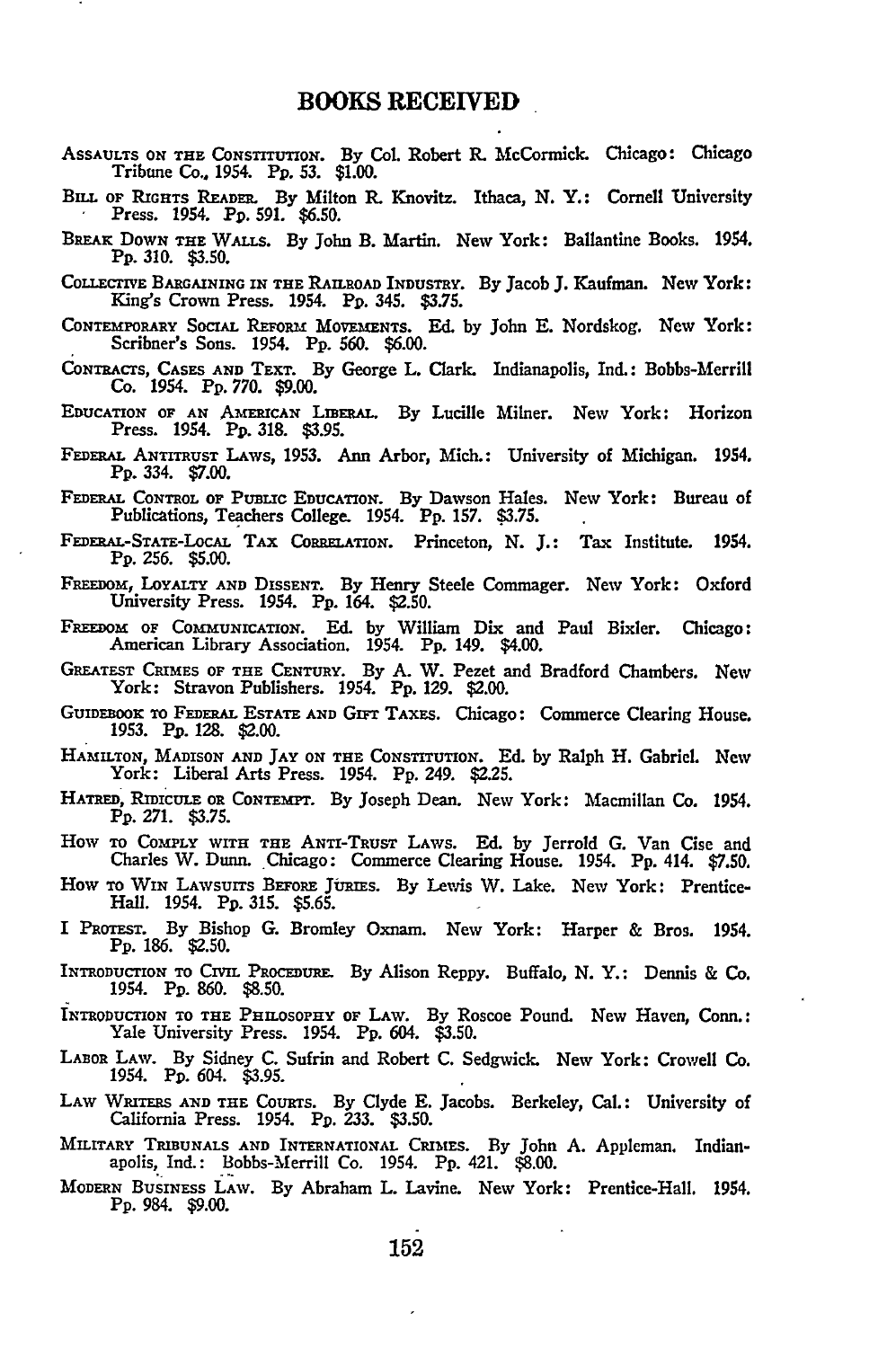- **OPERATION NIGHTMARE. By** Pat Barham and Frank Cunningham. Los Angeles: Sequoia University Press. **1953.** Pp. 342. **\$3.50.**
- **ORIGINS OF** THE **NATURAL LAW TRADITION. Ed. by** Arthur L. Harding. Dallas, Texas: Southern Methodist University Press. 1954. **Pp.** 104. **\$3.00.**
- **PRINCIPLES OF** AGENCY. **By** Merton L. Ferson. Brooklyn: Foundation Press. 1954. **Pp.** 490. **\$5.50.**
- PROBLEMS IN FREEDOM. By Peter Bachrach. Harrisburg, Pa.: Stackpole Co. 1954. Pp. 480. **\$5.00.**
- PROCEDURE **AND** PRACTICE BEFORE **THE** TAx CouRT OF **THE UNITED STATES.** Chicago: Commerce Clearing House. 1954. **Pp. 286.** \$4.00.
- **PROOF** OF CASES **IN** NEW YoRK. **By** Gabriel V. **Mottla.** Boston: Little-Brown & **Co.** 1954. **Pp. 838.** \$20.00.
- **PSYCHOLOGY OF THE CRIMINAL** ACT **AND PUNISHMENT. By** Gregory Zilboorg, M.D. New York: Harcourt, Brace **&** Co. 1954. **Pp. 152. \$3.50.**
- **PUBLIC** OPINION **AND PROPAGANDA. Ed. by** .Daniel Katz and others. New York: Dryden Press. 1954. **Pp. 799. \$625.**
- RETROAcrIVE LEGISLATION AFFECTING INTERESTS IN **LAND. By** John Schurlock. **Ann** Arbor, Mich.: University of Michigan Press. **1953. Pp.** 405. **\$6.00.**
- **TAXATION IN THE UNITED STATES.** By Randolph **E.** Paul. Boston: Little-Brown & Co. 1954. **Pp.** 842. **\$15.00.**
- THE **AMERICAN LAWYER. By** Albert P. Blaustein and others. Chicago: University of Chicago Press. 1954. **Pp. 373. \$5.50.**
- **THE** ART OF ADVOCACY. **By** Lloyd Paul Stryker. New York: Simon & Schuster. 1954. **Pp. 319. \$5.00.**
- THE ExE=IoN OF **PRIvATE** SLovIK. **By** William B. Huie. Boston: Little-Brown **&** Co. 1954. **Pp.** 255. **\$3.50.**
- **THE FIFTH** FREEDOM. **By** Butler Sheldon, Jr. New York: Library Publishers. 1954. **Pp.** 124. **\$2.75.**
- **THE INCOME** TAX-RooT **OF ALL** EvIL. **By** Frank **Chodorov. New York: Devin-**Adair Co. 1954. **Pp. 126.** \$2.00.
- **THE LAW** OF **CONTRACTS. By** Richard Wincor. New York: Oceana Publications. 1954. **Pp. 96.** \$2.00.
- THE MIND **AND** FAITH OF JUSTICE **HOLMES. Ed. by** Max Lerner. New York: Modem Library. 1954. Pp. 524. \$2.40.
- **THE** M RAL **FOUNDATIONS** OF **DEMOCRACY. By** John H. Hallowell. Chicago: University **of Chicago Press.** 1954. **Pp.** 143. **\$3.50.**
- **THE NEGRO AND THE SCHOOLS. By** Harry **S.** Ashmore. Chapel Hill, **N. C.:** University of North Carolina Press. 1954. **Pp.** 243. \$2.75.
- THE R. & R. **TAX HANDBOOK.** Ed. **by** Edwin H. White. Indianapolis, **Ind.:** Insurance Research and Review Service. 1954. Pp. **177.** \$1.55.
- THE TEcHNIQUES OF **COMMUNISM. By** Louis F. Budenz. Chicago: Regnery Co. 1954. **Pp. 350. \$5.00.**
- **TRIAL TACTICS AND METHODS. By** Robert **E.** Keeton. New York: Prentice-Hall. 1954. **P9.** 462. **\$6.65.**
- **WE HOLD THESE TRUTHS. By** George **A.** Wilson. New York: Comet Press. 1954. **Pp.** 201. **\$3.50.**